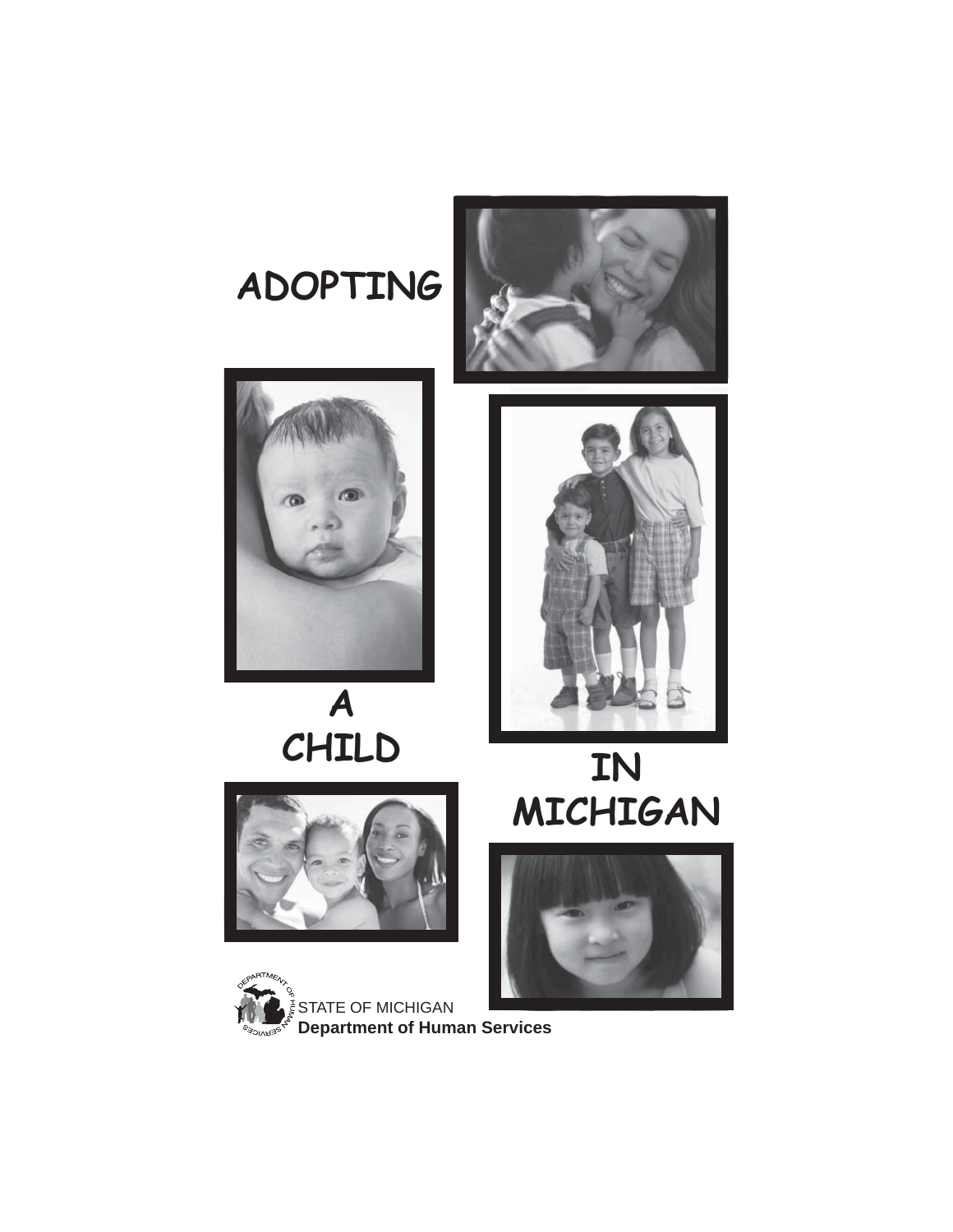## **Michigan Department of Human Services Adoption Services**

# **Table of Contents**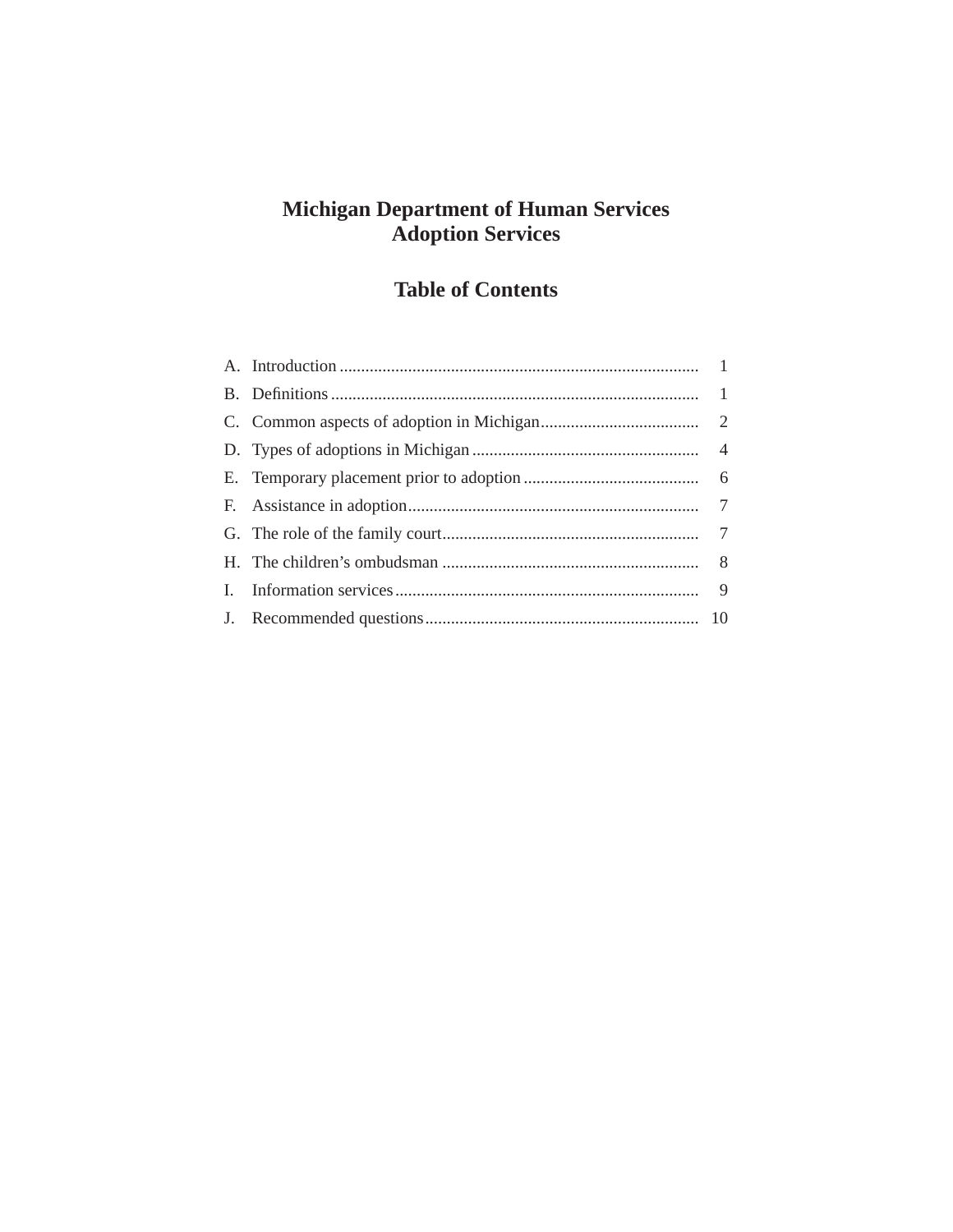## **Adopting A Child In Michigan**

#### **A. INTRODUCTION**

 Prior to 1995, Michigan was one of very few states that required a court termination of the rights of a child's parents before the child could be placed in a home for the purpose of adoption. Michigan prohibited the parents of a child from consenting to the adoption of their child by an unrelated, prospective adoptive parent.

 The law required that the placement of a child with an unrelated individual or couple could only be done by a state-licensed childplacing agency or by the Michigan Department of Human Services. This made it impossible for the child's parent to select a prospective adoptive parent independent of a child-placing agency. In addition, placement of an infant directly from the hospital with a prospective adoptive parent required licensing the adoptive parent as a foster parent.

As of 1995, changes in Michigan's adoption law have modified these restrictions. In brief:

- It is possible to make a "temporary placement" of a child in a prospective adoptive home immediately following birth, while the legal proceedings are being completed.
- Parents are able to make a "direct placement" of their child; i.e., parents are able to personally select the adopting parent and consent to adoption of their child by an unrelated individual or couple.
- A parent can enlist the assistance of an "adoption facilitator" in effecting an adoption. "Adoption facilitators" are child-placing agencies or attorneys.

#### **B. DEFINITIONS**

- 1. Adoptee The child or adult to be adopted or who is adopted.
- 2. Adoption facilitator A child-placing agency or an attorney.
- 3. Adoption Facilitator Clearinghouse Record A public information form completed by adoption facilitators and filed with the Department of Human Services by courts.
- 4. Agency placement The placement of a child for adoption by a child placing agency, the Michigan Department of Human Services or a Michigan family court.
- 5. Child-placing agency A private organization licensed by the state to place children in foster care or adoption.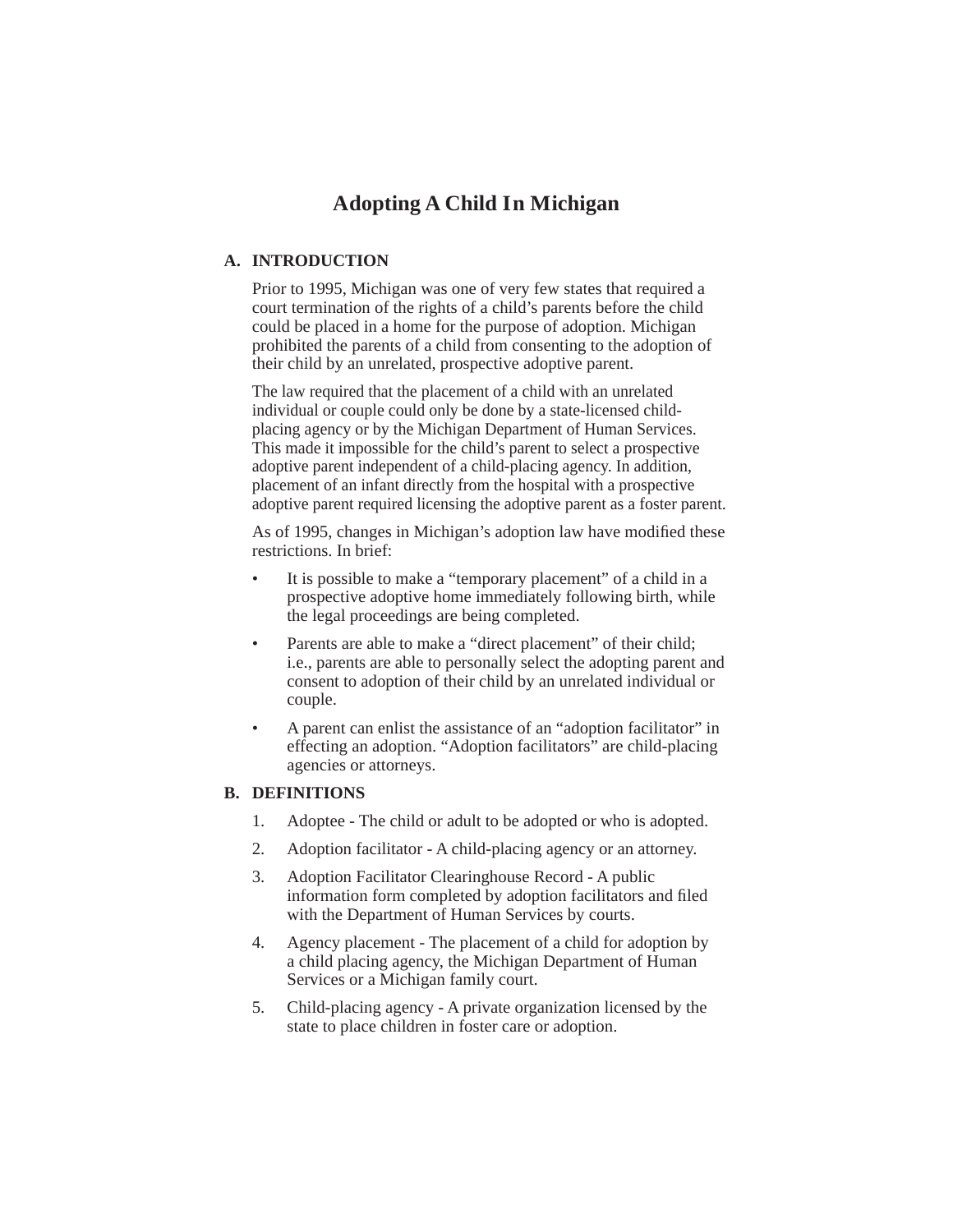- 6. Consent The legal document by which all parental or agency rights over a specific child are voluntarily relinquished to the family court for placement with a specific parent.
- 7. Court Family courts in Michigan. Unless stated otherwise, references to "court" in this pamphlet refer to the family division of the county circuit court, usually referred to as the "family court."
- 8. DHS The Michigan Department of Human Services.
- 9. Formal placement An adoptive placement approved by the court.
- 10. MCI-Michigan Children's Institute, which is an office within DHS. The MCI superintendent is designated by Michigan law as the guardian of children who have been committed to MCI by a court. The MCI superintendent is authorized by statute to consent to adoption, marriage or emancipation of state wards.
- 11. Relative A person related to the adoptee within the fifth degree by marriage, blood or adoption. They include:

 Parent, step-parent, grandparent, step-grandparent, brother, step-brother, sister, step-sister, uncle, step-uncle, aunt, step-aunt, first cousin, step-first cousin, great-aunt, stepgreat aunt, great-uncle, step-great uncle, great-grandparent, step-great grandparent, first cousin once removed, step-first cousin once removed, great-great-grandparent, step-great great-grandparent, great-great-uncle, step-great-great-uncle, great-great-aunt, step-great-great-aunt, great-great-greatgrandparent, or step-great-great-great-grandparent.

 12. Release - The legal document by which all parental rights over a specific child are voluntarily relinquished to the Department of Human Services or to a child-placing agency.

 NOTE: Reference throughout this pamphlet will be to the **parent** (singular) **of the child**, but in general, both parents must be involved, even if the parents are not married, or are not married to each other. Likewise the prospective adopting parent is used in the singular but refers to an adoption by a single person or married couple.

#### **C. COMMON ASPECTS OF ADOPTION IN MICHIGAN**

 A **simplifi ed view of the legal process** of an adoption, without a temporary placement, is presented here in an effort to make it clear how the adoption process in Michigan works:

The prospective adoptive parent petitions the court to adopt a specific child. The petition is filed in the court of the county where the child is found or where the adoptive parent resides.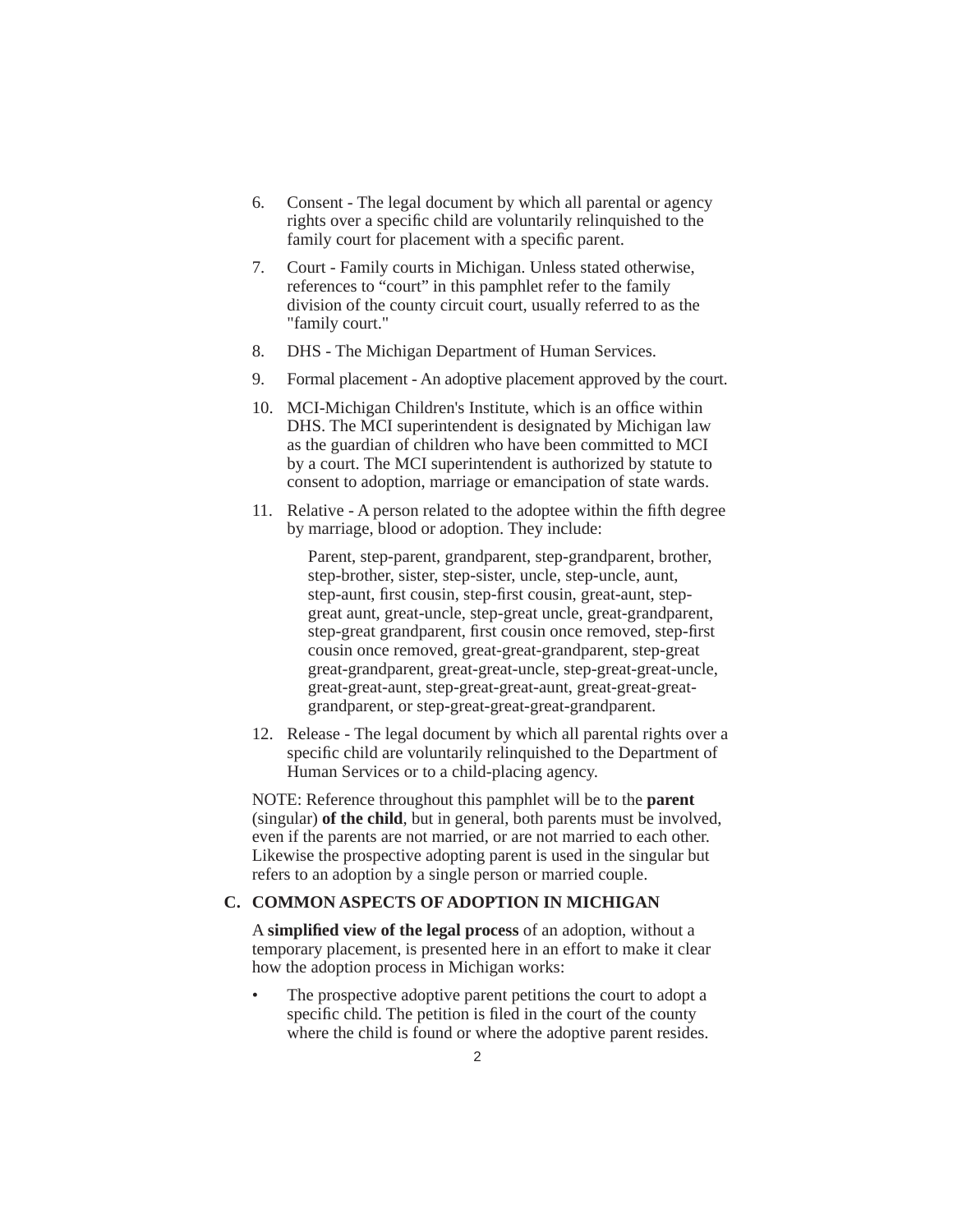- The petition and other legal forms are normally accompanied by a consent signed by the parent, a child-placing agency, a court or DHS, depending on the type of adoption.
- The court orders an investigation to assure that the interests of the adoptee are protected.
- Following receipt of a completed report of investigation and satisfied that the adoptee's best interests are served, the court will issue an order terminating the rights of the parent, the child-placing agency, court or the DHS. The court makes the adoptee a ward of the court, orders placement in adoption, and assigns a child-placing agency, DHS or an agent of the court to supervise/monitor the adoptive placement.
- Six months after the placement or longer if the court finds it in the adoptee's best interest the court will enter an order of adoption. The order of adoption completes the process.

 There are other considerations or aspects of adoption in Michigan that are common regardless of the type of adoption. Some of these are:

- 1. Adoption makes the adoptee an heir of the adopting parent.
- 2. The family name of the adopting parent may or may not become the name of the adoptee at the discretion of the parties.
- 3. A court-appointed guardian must act on behalf of any unemancipated minor parent who consents to an adoption of a child or who releases a child to a child-placing agency for adoption.
- 4. An adoption subsidy may be available to assist with the financial burden of care for a child with special needs. A pamphlet explaining adoption subsidy is available from childplacing agencies, DHS or attorneys.
- 5. At the time of an adoption, written **non-identifying** information about the adoptee, the adoptee's health history and the adoptee's family background is made available to the adopting parents. In direct and agency placements, identifying information is withheld unless the adoptee's parent and the prospective adoptive parent elect to exchange identifying information.
- 6. All fees connected with an adoption must be approved by the court. Permissible costs, fees and any exchange of goods or services are specified in the law. They must be reported to the court prior to formal placement, and again before the court issues the final order of adoption.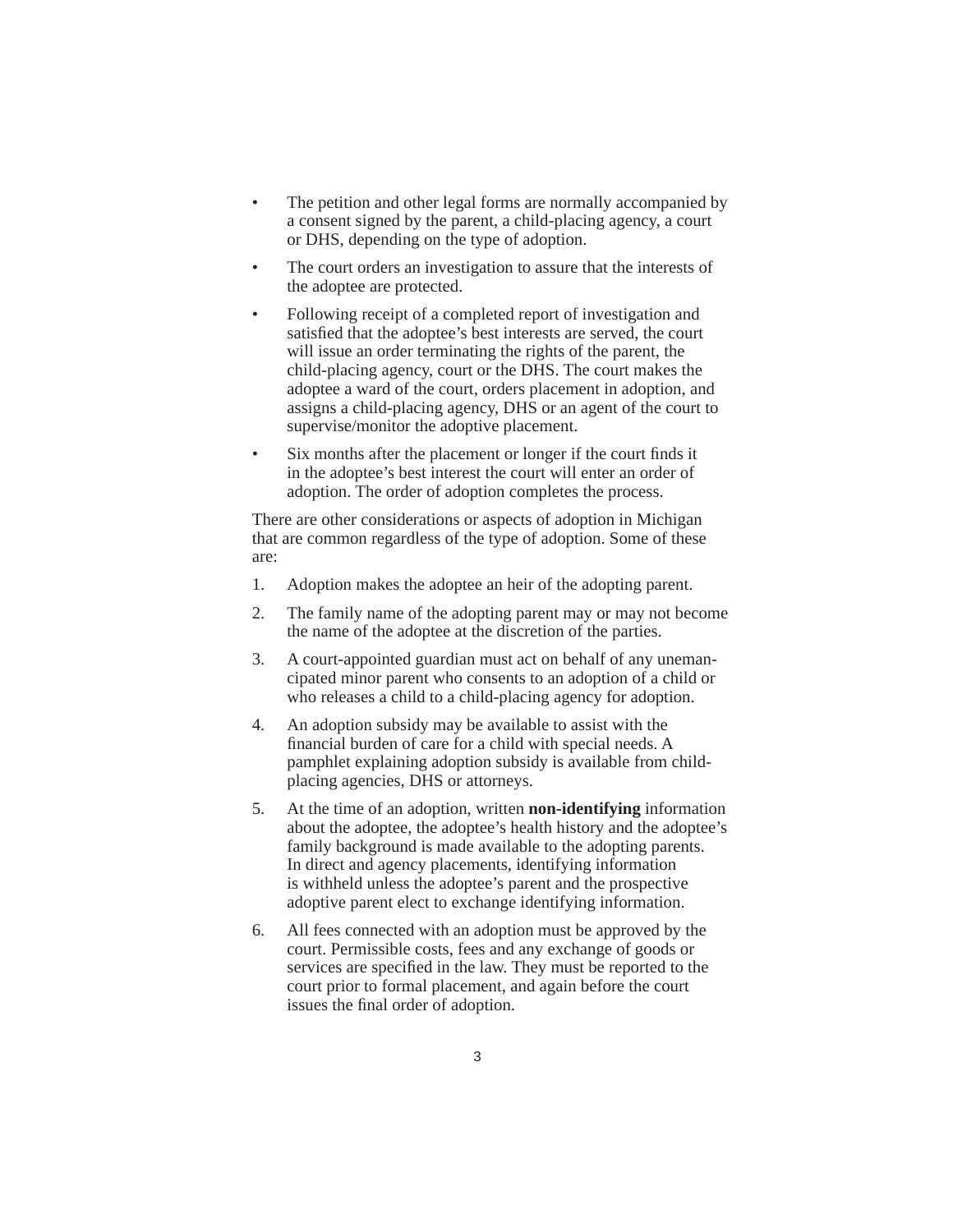- 7. Placement of a child for adoption can be done only by the parent of the adoptee, a child-placing agency, DHS, or a court that has the legal and physical custody of the adoptee.
- 8. Only prospective adoptive parents may solicit biological parents for adoption. ("Solicit" means contact in person, by telephone or telegraph, by letter or other writing, or by other communication directed to a specific recipient.)
- 9. Before a formal placement the rights of **both parents** must be terminated.

#### **D. TYPES OF ADOPTIONS IN MICHIGAN**

 Michigan law allows for many different types of adoptions. The most common adoptions are infant adoptions, state and court ward adoptions, relative adoptions, step-parent adoptions, intercountry and interstate adoptions, and adult adoptions.

 1. **Infant adoption** - Infants placed in adoption by child-placing agencies or by the parent through direct placement.

 **Agency adoption** - In agency adoptions, the parent releases the adoptee to a child-placing agency. The child-placing agency selects the prospective adoptive parent from among its applicants and consents to the adoption. In many child-placing agencies it is possible for the adoptee's parent to participate in the selection of the prospective adoptive parent. The sharing of identifying information between the child's parent and adoptive parent is permitted, as well as an agreement for continued contact. Agencies can place a child with a prospective adoptive parent before formal placement through a temporary placement (See Section E, Temporary Placement Prior to Adoption) or by licensing the prospective adoptive parent as a foster parent.

 **Direct placement adoption** - The parent of the adoptee **personally selects the prospective adoptive parent, transfers physical custody of the adoptee to the adoptive parent and consents to the adoption.** The parent retains all parental rights over the adoptee until formal placement. Attorneys and childplacing agencies can assist a parent in making a direct placement.

 An attorney, child-placing agency or the prospective adopting parent gives the parent or guardian seeking to place a child information about a prospective adoptive family. In addition, the preplacement assessment must be given to the parent before placement of the adoptee. The parent or guardian and the prospective adoptive parent will decide whether to exchange **identifying information** and whether to meet each other.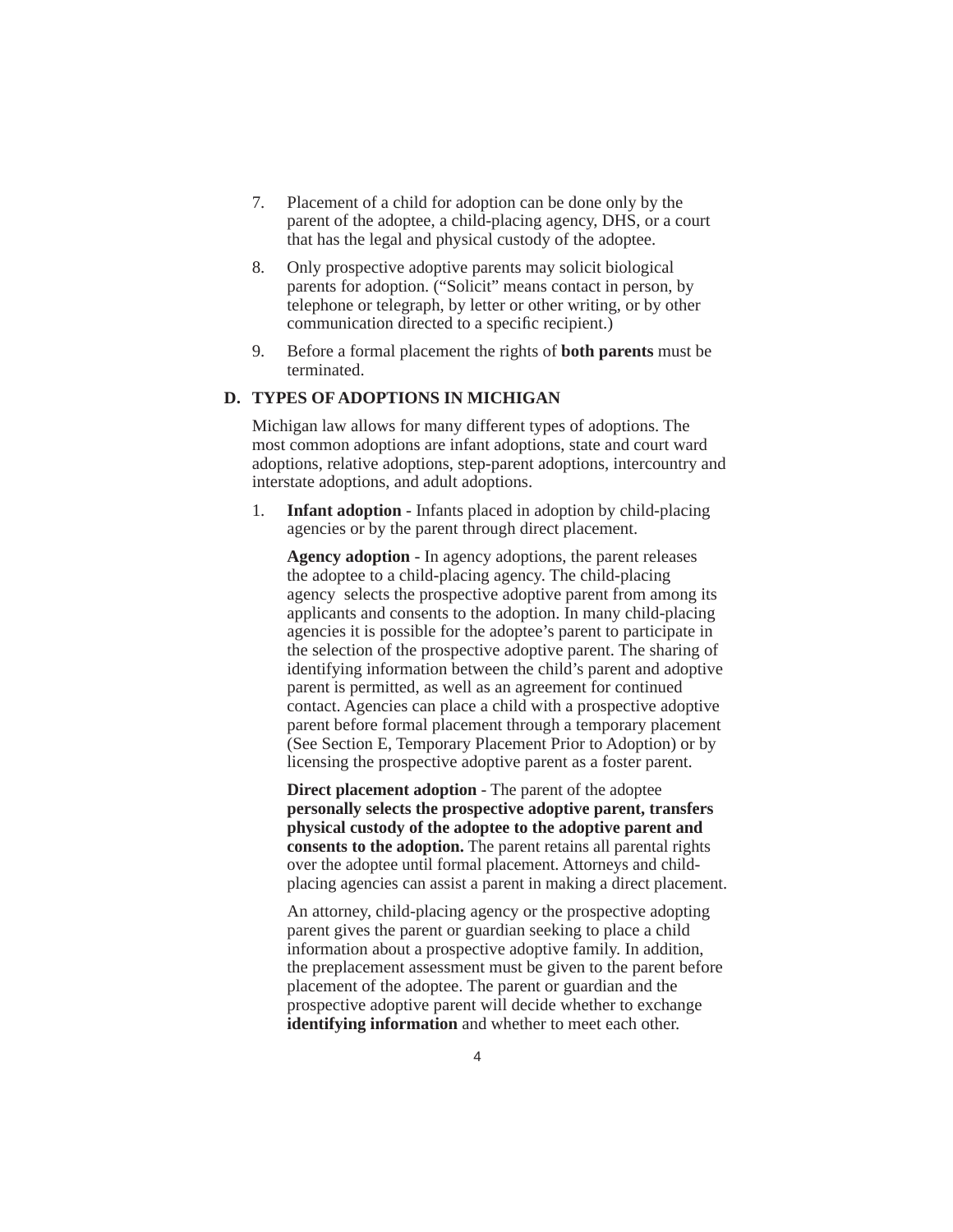In a direct placement, the parent may place the child with the prospective adoptive parent before formal placement. This is called a **temporary placement** and can only be done if all the legal requirements are met. Temporary placement will be explained further in Section E, below.

 2. **State and court ward adoption** - Adoption of a child whose parent's parental rights have been terminated by the family court and are committed to the state (state wards) or are placed under the care and supervision of the state (court wards).

 DHS is responsible for the adoptive placement of state wards and court wards. These children are placed by DHS and by child-placing agencies under contract with the state. Most of the children fall into the following groups:

- Minority children.
- Older children.
- Children with physical, emotional or mental impairments.
- Family groups of two or more children.

 DHS's emphasis in adoption of state and court wards is on placement with relatives or with foster parents with whom the adoptee has a significant relationship. In fact, approximately 90 percent of DHS's adoptions each year are with foster parents and relatives.

 For those children for whom a family is not readily available, DHS uses a variety of recruitment efforts, such as newspaper articles, television, local child-placing agency recruitment and the Michigan Adoption Resource Exchange (MARE) photo listing book. The MARE photo listing book can be found in many public libraries, at many child-placing agencies and at many local DHS offices.

- 3. **Relative adoption** The adoption of a child by a relative (See Section B, Definitions, Relative). Many courts provide the necessary services for relative adoptions.
- 4. **Step-parent adoption** The adoption of a child by a stepparent. In the case of a divorce, the non-custodial parent must consent to the adoption or the rights of the non-custodial parent must be terminated because the court has determined that the non-custodial parent has failed significantly in his or her parental responsibilities. The court provides the necessary services for step-parent adoptions.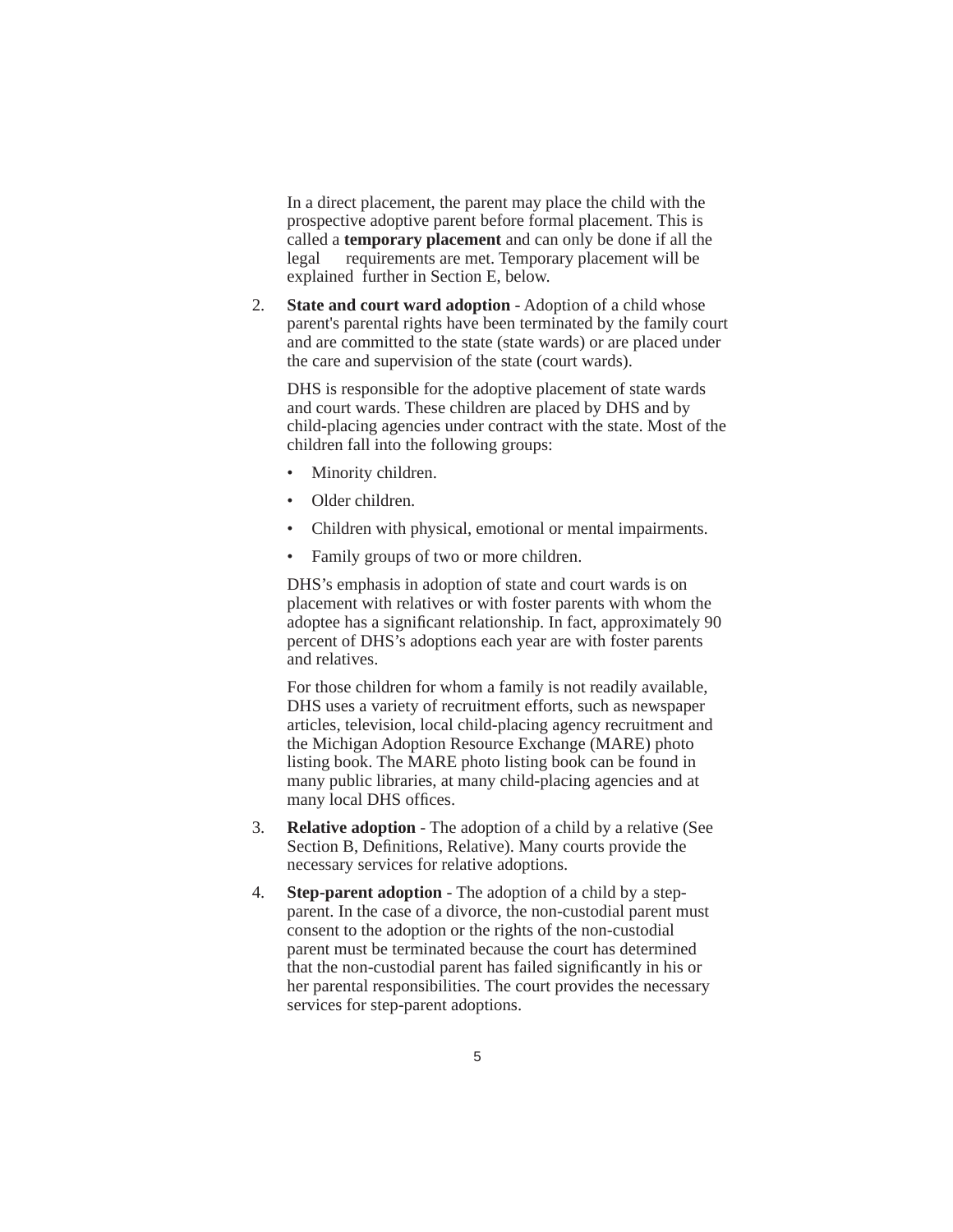- 5. **Intercountry or interstate adoption** The adoption of a child from another country, or from another state by a Michigan family. Michigan law recognizes the adoption, the consent to adoption, or the release of a child for adoption, if any one of those actions is in accordance with the laws of the state or country in which it was executed. Michigan law permits courts to certify an adoption completed in another country so that a Michigan birth certificate can be issued for the child.
- 6. **Adult adoption** Adoption of an adult by another adult with the consent of the adoptee. As with all Michigan adoptions, adult adoption makes the adoptee an heir of the adopting parent. The court or an attorney can assist in an adult adoption.

#### **E. TEMPORARY PLACEMENT PRIOR TO ADOPTION**

 The parent may place an adoptee in the care of a prospective adoptive parent prior to formal placement through a temporary placement. This permits an infant to be placed directly from the hospital with a prospective adoptive parent.

 With written authorization of the parent, a child-placing agency may make a temporary placement of a child.

A temporary placement must meet all of the following requirements:

- The prospective adoptive parent must be a Michigan resident.
- In a direct placement, the parent must be assisted by a childplacing agency or an attorney.
- A written statement about the transfer of physical custody of the adoptee must be signed and witnessed by all parties.
- The attorney or child-placing agency that assists must submit a report to the court within two working days of the transfer of physical custody.

 The court has the authority to resolve any custody disputes that arise between temporary placement and formal placement.

**A pre-placement assessment is required in all direct placements.** If a temporary placement is made, the pre-placement assessment must be completed before the temporary placement. If no temporary placement is made, it must be completed before formal placement. The pre-placement assessment is prepared by a child-placing agency upon the request of a prospective adopting parent. Prospective adoptive parents may request completion of a pre-placement assessment even though no adoptee has been located.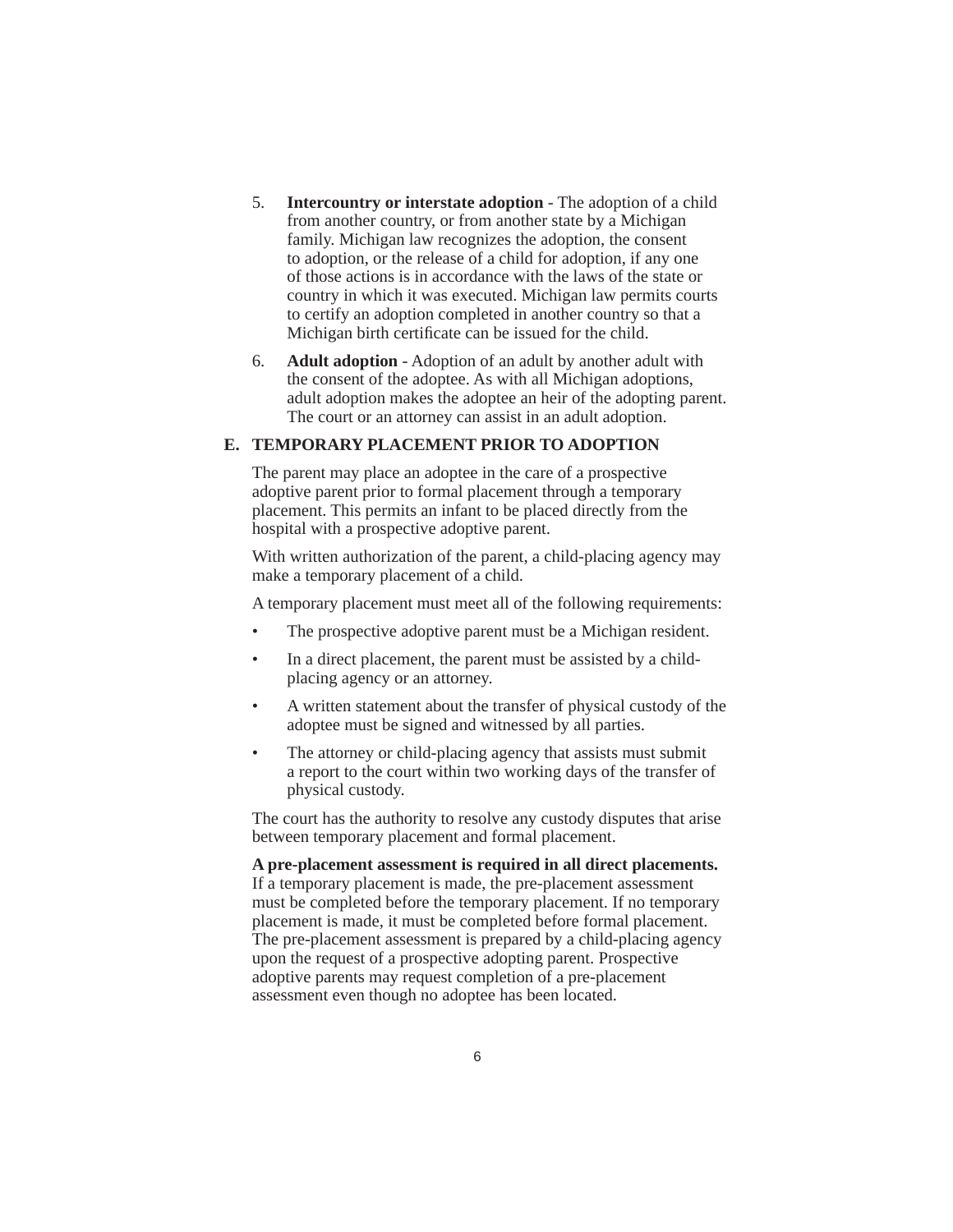#### **F. ASSISTANCE IN ADOPTION**

 Help in adoption, **for the parent of an adoptee or for a prospective adoptive parent,** is available as follows:

- 1. Attorneys, child-placing agencies or DHS will provide a written document identifying the services they provide. Specifically the facilitator will provide:
	- A copy of this pamphlet about adoption in Michigan. The facilitator will review the pamphlet and discuss the alternatives that are applicable to you.
	- Information about how to get the directory of children with special needs who are available for adoption.
	- Information about how to access the registry of adoptive homes (i.e., the couples or persons seeking to adopt an infant).
	- Information about how to obtain Adoption Facilitator Clearinghouse Record Forms about child-placing agencies and attorneys.
	- Information about the kinds of adoptions the facilitator provides.
- 2. Counseling services for a parent of an adoptee may be obtained from a child-placing agency, psychologist, psychiatrist or licensed counselor. In a direct placement or in a parent release of an adoptee, a referral for counseling service must be made unless waived by the parent.

 Counseling services for the parent or guardian of an adoptee will be paid for by the prospective adoptive parent unless the parent waives the right to counseling.

#### **G. THE ROLE OF THE FAMILY COURT**

 Every adoption is processed through the court and the court makes the final decision that the placement is in the best interest of the adoptee.

In summary:

- The court receives the request (petition) of the prospective adoptive parent to adopt a specific child.
- The court receives the consent to adopt and all other required legal forms.
- The court will order an investigation and will review the investigation report to assure that the adoption is in the best interest of the adoptee. A pre-placement assessment or home study may satisfy the need for an investigation.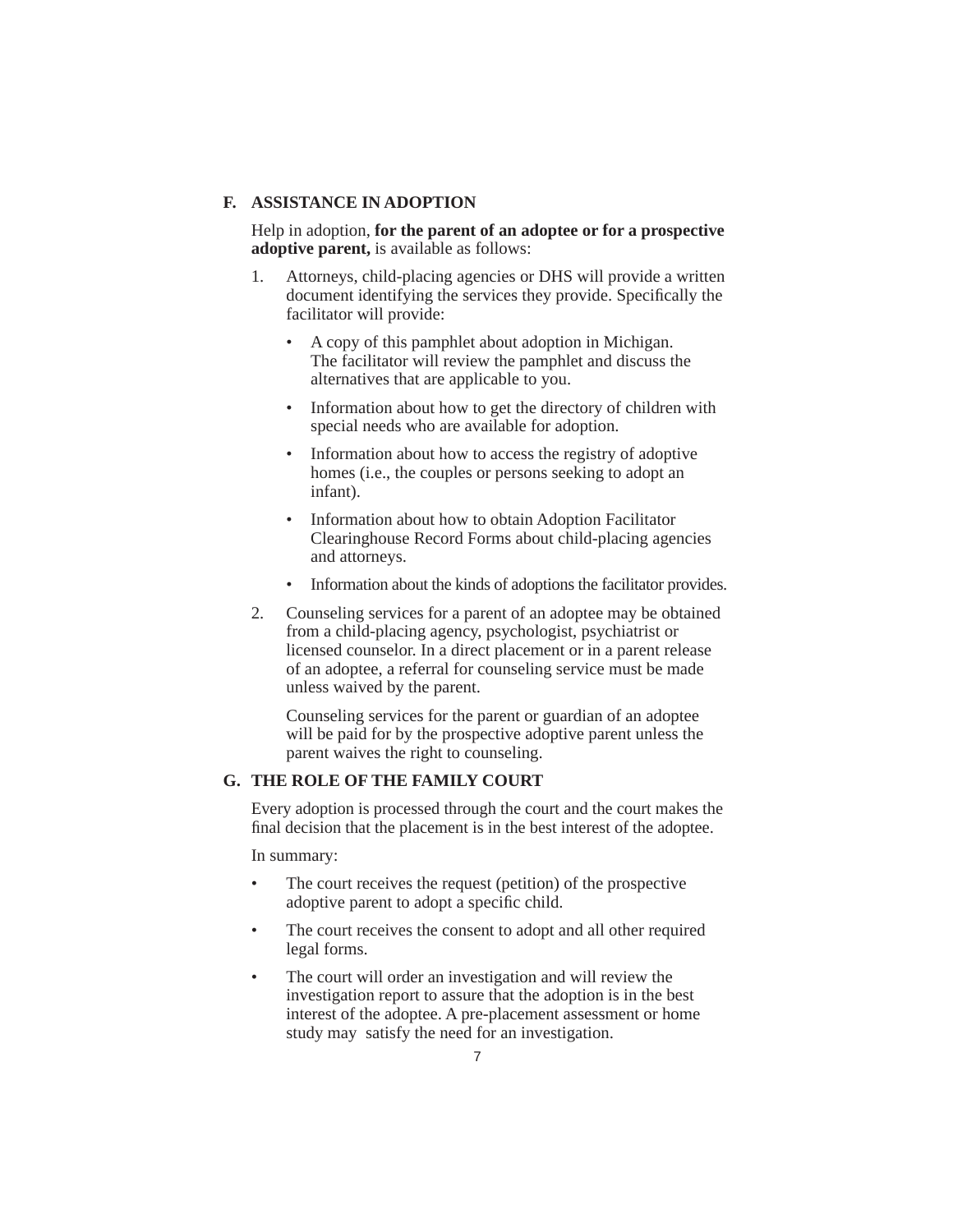- The court will terminate the rights of the parent **(Note: The rights of both parents must be terminated by the court before formal placement).** The adoptee will be made a ward of the court and placed in the home of the adopting parent for a period of supervision. This supervisory period is normally six months but may be waived or extended at the discretion of the court. The court will appoint a child-placing agency, the DHS or an agent of the court to oversee the adjustment of the adoptee and family during the period of supervision. In a direct placement, a child-placing agency must be appointed by the court. This is usually the agency that prepared the preplacement assessment.
- Upon satisfactory completion of the supervisory period, the court enters a final order of adoption. This order of adoption completes the legal process. It makes the child an heir of the adopting parent and in the eyes of the law this child is as much a child of the adopting parent as one who would have been born to the parent.
- The court notifies the department of community health of the adoption permitting the department of community health to issue a new birth certificate in the adoptive name.

 The court **must also approve any and all charges and fees** connected with the adoption. This includes fees paid to an agency or attorney, any service fees and any exchange of goods connected with the adoption.

#### **H. THE CHILDREN'S OMBUDSMAN**

The legislature established the Office of the Children's Ombudsman to ensure compliance with pertinent laws, rules and policies that govern the placement of children in adoption. Birth parents, foster parents, adoptive and prospective adoptive parents, and guardians, as well as others, may file complaints with the ombudsman when it is believed that DHS or a child-placing agency is not acting in compliance with laws, rules and policies governing placement of children in adoption. Complaints may be filed with:

 Children's Ombudsman Department of Management and Budget P.O. Box 30026 Lansing, Michigan 48909 Telephone: (517) 373-3077 or (800) 642-4326 www.michigan.gov/oco

Complaints about an attorney should be filed with the Attorney Grievance Commission rather than the ombudsman.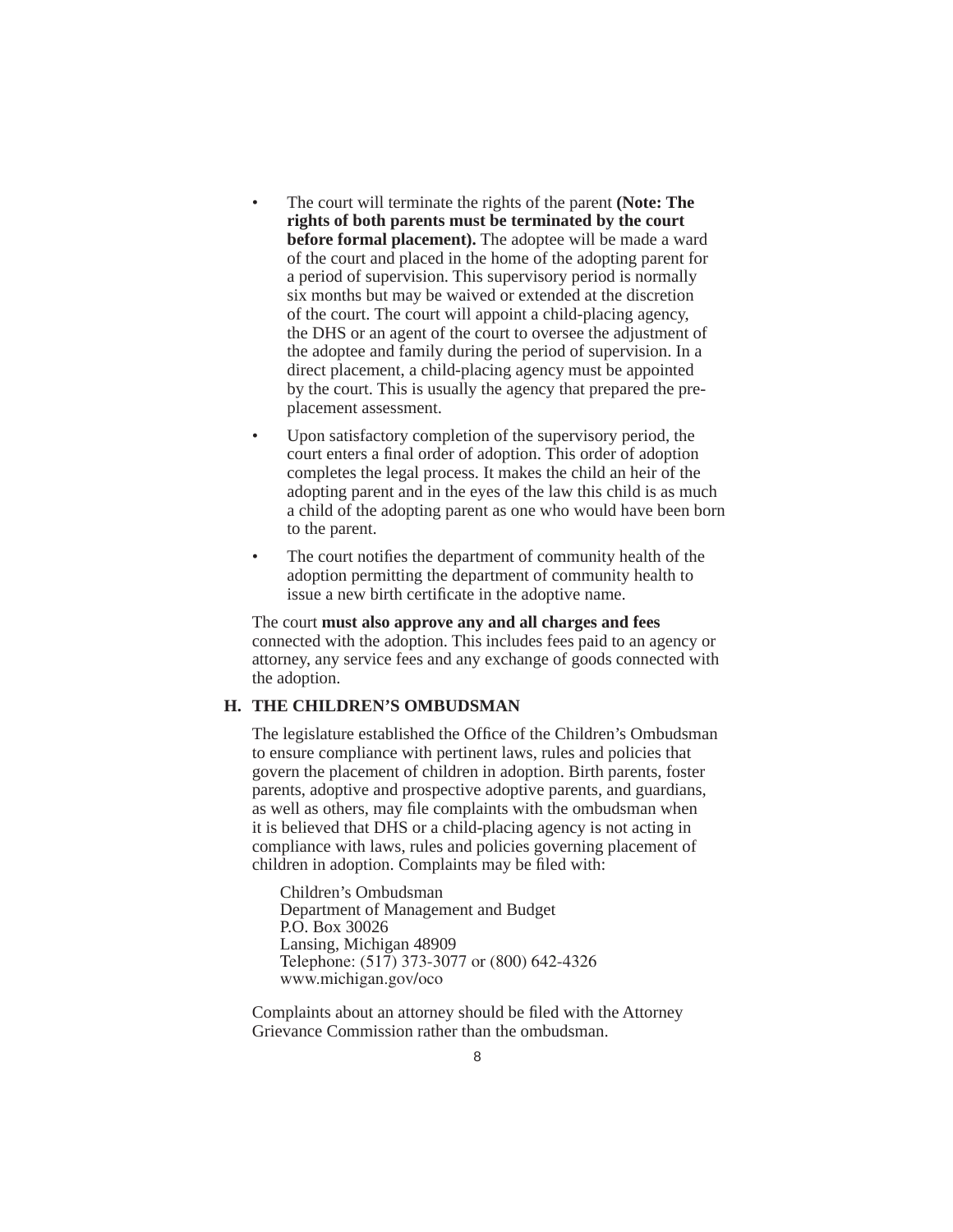#### **I. INFORMATION SERVICES**

 1. Adoption agencies and attorneys - Information about adoption agencies and attorneys serving a particular county or counties, the number of adoptions facilitated by the adoption agency or attorney, and fees charged can be obtained by writing to:

> Michigan Department of Human Services Adoption Facilitator Clearinghouse Payment/Document Control Division P.O. Box 30037 Lansing, Michigan 48909

 DHS will charge a fee for transmitting copies of the Adoption Facilitator Clearinghouse Record forms.

 2. Access to information in adoption records - In general, adoption records are "closed" or confidential. Available non-identifying information and medical information regarding the adoptee and the adoptee's family is made available at the time of adoption to the adoptive parent and upon request thereafter to the adoptive parents of a minor, the adult adoptee, birth parents and birth siblings.

Identifying or confidential information can be obtained if parties consent to the release of that information. Birth parents and adult siblings may register their statements of consent or denial to have information released about themselves with the Central Adoption Registry which is maintained by the Department of Human Services, Permanency Division. Adult adoptees can contact the court that finalized their adoption and the agency that handled their adoption if they wish to file a statement releasing their information to birth family members.

 For additional information regarding access to closed adoption records, request Publication 439, "Release of Information from Michigan Adoption Records," from child-placing agencies, attorneys or contact:

> The Central Adoption Registry Michigan Department of Human Services P.O. Box 30037 Suite 514 Lansing, Michigan 48909

 3. Adoption subsidy - Since 1969, Michigan has provided a financial support subsidy, and since 1972, a medical subsidy, or both, for those children who have special needs and would not be adopted without a subsidy. The subsidy is not linked to a family's financial need, but to an adoptee's eligibility.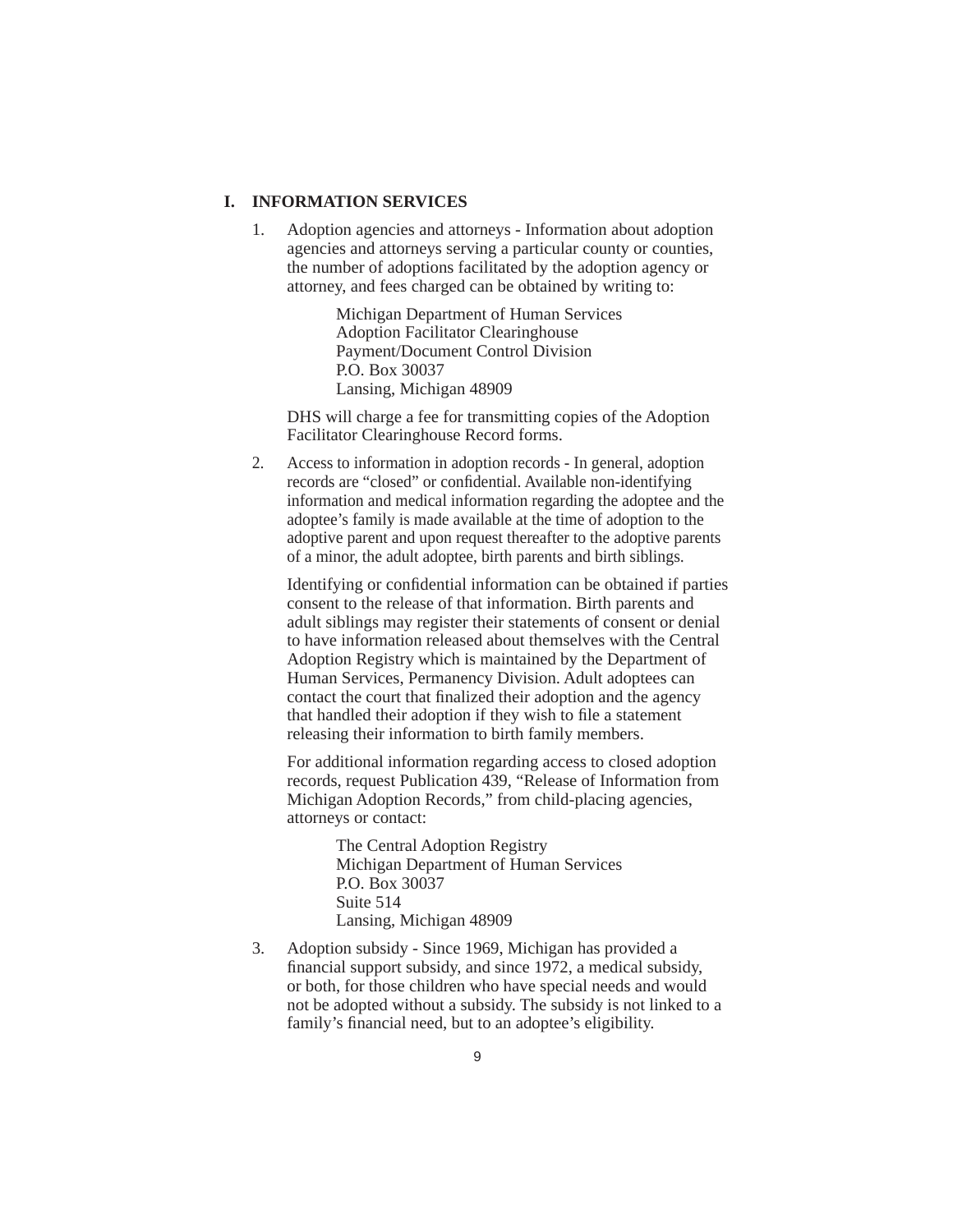DHS publishes a booklet about adoption subsidy titled "Michigan Adoption Subsidy Program Information Guide" (Publication 538). Child-placing agencies, attorneys and DHS are required to provide a copy of this booklet prior to placement of a child for adoption.

#### **J. RECOMMENDED QUESTIONS**

- 1. If you are a parent, or are about to become a parent, and are considering placing your child for adoption, questions you may wish to ask an adoption facilitator are:
	- a. How many adoptions have you facilitated?
	- b. Does your practice encourage or permit "open" as well as confidential adoptions?
	- c. Can you help me locate someone to adopt my child? How do you do this?
	- d. How do you arrange for or provide counseling?
	- e. How do you assure my rights are protected?
	- f. What fees do you charge, who is responsible for paying the fees and how are they handled?
	- g. Can you help me apply for financial assistance such as Medicaid?
- 2. If you are a prospective adoptive applicant, questions you may wish to ask an adoption facilitator are:
	- a. What training and experience have you had in providing adoption services?
	- b. How many and what kinds of adoptions have you facilitated?
	- c. Do you provide services in interstate and intercountry adoptions?
	- d. Can you help me locate a child to adopt? How do you do this?
	- e. Will you take calls from birth parents responding to my ads or letters?
	- f. Will you facilitate meetings between me and birth parents?
	- g. What adoption services do you provide directly and what services do you provide through referral?
	- h. Which services are required and which are optional?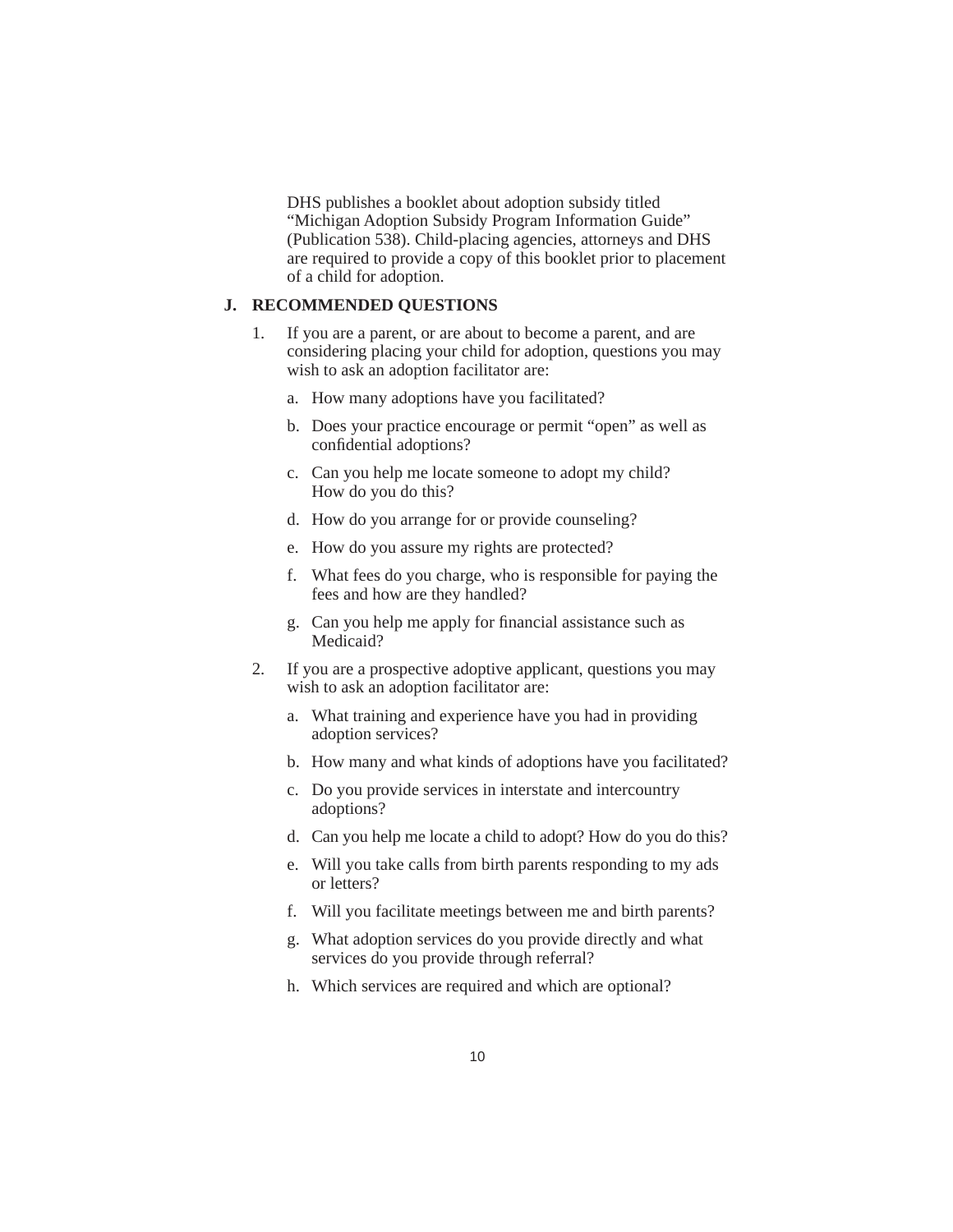- i. What is the expected range of all fees and costs for which I will be responsible? What is your average cost per adoption?
- j. If I pay for birth parent expenses, how will these payments be handled?
- k. What happens to the money I paid if I terminate your services or if an adoption does not occur?
- l. May I have the names of and may I contact other adoptive applicants who have used your services and have agreed to be contacted?